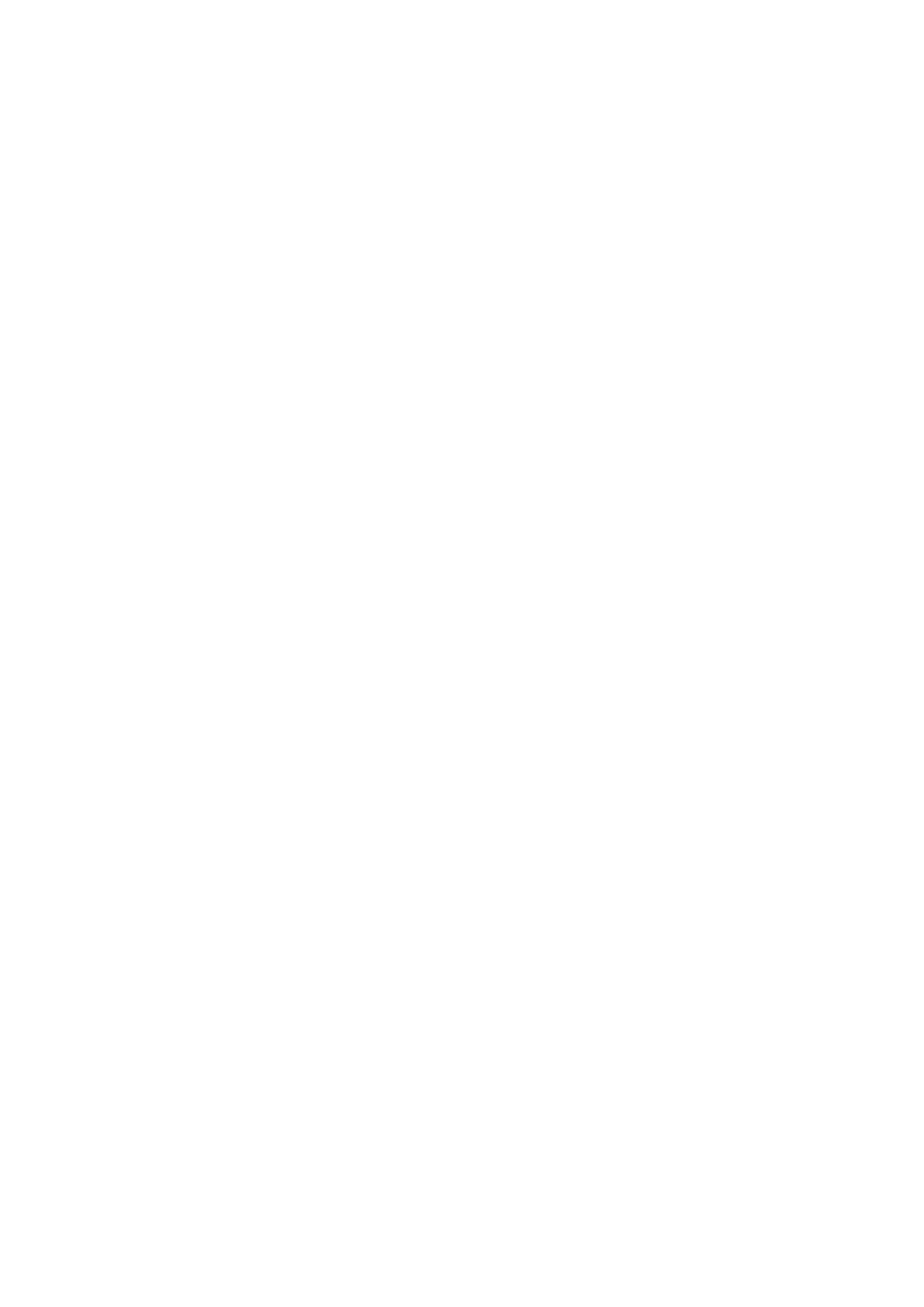# **TABLE OF CONTENTS**

| Where is the increasing income inequality coming from: wages, employment or capital incomes?6  |
|------------------------------------------------------------------------------------------------|
|                                                                                                |
| How important are globalisation, technological change and regulatory reform for inequality?  9 |
|                                                                                                |
| Have income taxes and benefit systems become less successful in redistributing income?  11     |
|                                                                                                |
|                                                                                                |

# **Table**

|--|--|

# **Figures**

| Figure 3. Capital income is becoming a more important source of household income, |  |
|-----------------------------------------------------------------------------------|--|
| Figure 4. Economic integration and the role of technology were growing rapidly,   |  |
| Figure 5. Market incomes are distributed much more unequally than net incomes  11 |  |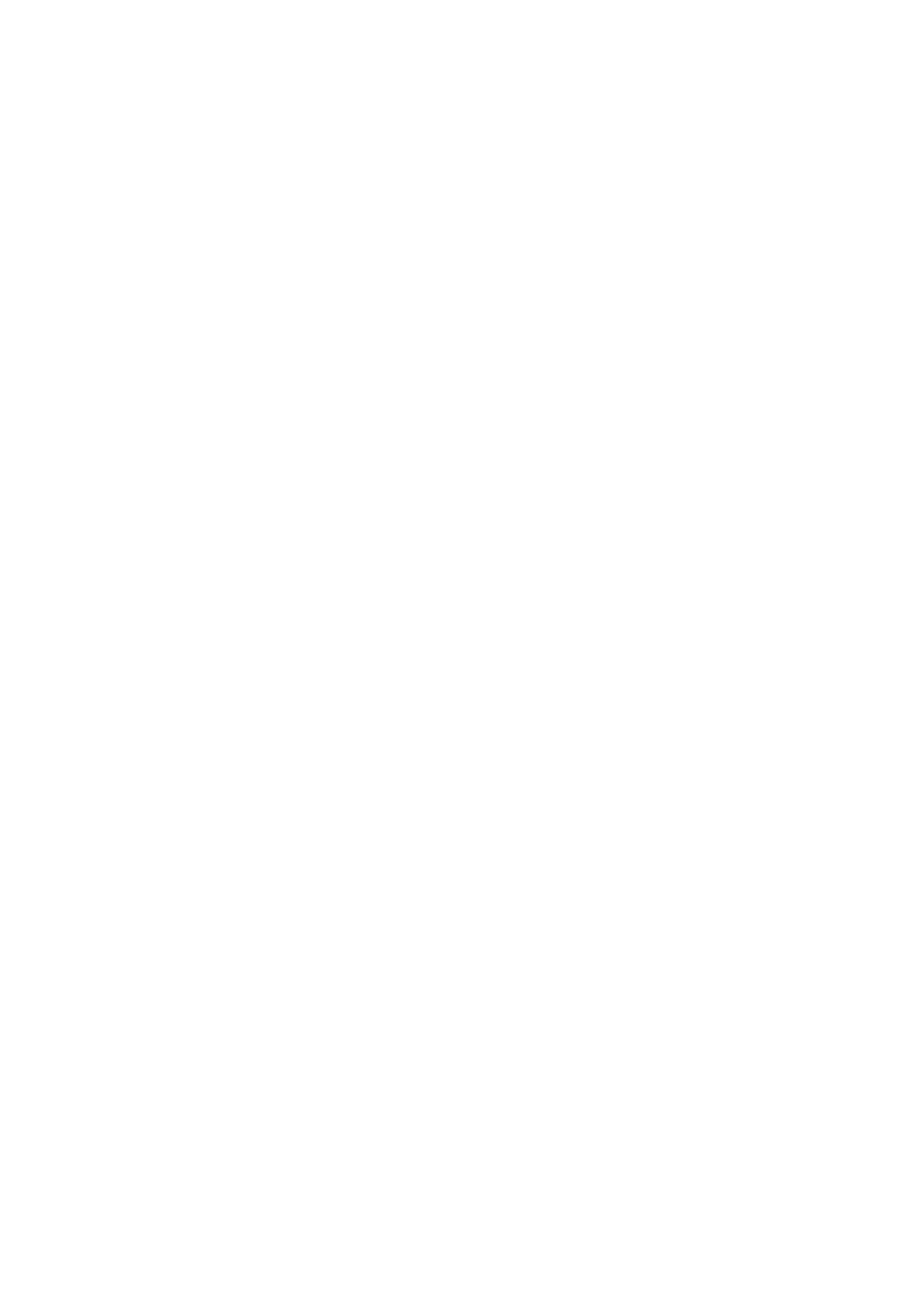# **GROWING INCOME INEQUALITY IN OECD COUNTRIES: WHAT DRIVES IT AND HOW CAN POLICY TACKLE IT?**

# **The overall picture: inequality on the rise in most OECD countries**

# *Trends in income inequality*

Over the two decades to the onset of the global economic crisis, real disposable household incomes increased in all OECD countries, by 1.7% a year, on average (Table 1). In a large majority of OECD countries, household incomes of the top 10% grew faster than those of the poorest 10%, leading to widening income inequality. Differences in the pace of income growth across household groups were particularly pronounced in some of the English-speaking countries, some of the Nordic countries and Israel. In Israel and Japan, real incomes of people at the bottom of the income ladder actually have fallen since the mid-1980s.

# **Table 1. Household incomes increased faster at the top**

Trends in real household income by income group, mid-1980s to late 2000s

|                      | Average annual change, in percentages |               |            |  |
|----------------------|---------------------------------------|---------------|------------|--|
|                      | <b>Total population</b>               | Bottom decile | Top decile |  |
| Australia            | 3.6                                   | 3.0           | 4.5        |  |
| Austria              | 1.4                                   | 0.4           | 1.6        |  |
| Belgium              | 1.0                                   | 1.7           | 1.5        |  |
| Canada               | 1.1                                   | 0.9           | 1.6        |  |
| Chile                | 1.5                                   | 2.5           | 1.0        |  |
| Czech Republic       | 2.7                                   | 1.8           | 3.0        |  |
| <b>Denmark</b>       | 1.0                                   | 0.7           | 1.5        |  |
| Finland              | 1.8                                   | 1.3           | 2.7        |  |
| France               | 1.2                                   | 1.6           | 1.3        |  |
| Germany              | 0.9                                   | 0.1           | 1.6        |  |
| Greece               | 2.1                                   | 3.4           | 1.8        |  |
| Hungary              | 0.6                                   | 0.4           | 0.6        |  |
| Ireland              | 4.7                                   | 4.5           | 3.7        |  |
| Israel               | 1.7                                   | $-1.1$        | 2.4        |  |
| Italy                | 0.8                                   | 0.2           | 1.1        |  |
| Japan                | 0.3                                   | $-0.5$        | 0.3        |  |
| Luxembourg           | 2.3                                   | 1.8           | 2.8        |  |
| Mexico               | 1.4                                   | 0.8           | 1.7        |  |
| Netherlands          | 1.4                                   | 0.5           | 1.6        |  |
| New Zealand          | 1.5                                   | 1.1           | 2.5        |  |
| Norway               | 2.3                                   | 1.4           | 2.7        |  |
| Portugal             | 2.2                                   | 2.4           | 2.3        |  |
| Spain                | 3.7                                   | 6.0           | 3.0        |  |
| Sweden               | 1.8                                   | 0.4           | 2.4        |  |
| Turkey               | 0.5                                   | 0.8           | 0.1        |  |
| United Kingdom       | 1.9                                   | 0.9           | 2.1        |  |
| <b>United States</b> | 1.3                                   | 0.5           | 1.9        |  |
| OECD-29              | 1.7                                   | 1.4           | 2.0        |  |

*Note*: Income refers to disposable household income, corrected for household size and deflated by the consumer price index (CPI). Latest year refers to 2008, except for Czech Republic, Denmark, Finland, Hungary, Luxembourg, Turkey (2007); Chile, Japan (2006); and Austria, Belgium, Ireland and Spain (2000). Earliest year refers to 1985, except for Austria, Belgium, Sweden (1983); France, Italy, Mexico (1984); Finland, Luxembourg, Norway (1986); Ireland (1987); Greece (1988); Hungary (1991); Czech Republic (1992); Australia, Portugal (1995).

Information on data for Israel[: http://dx.doi.org/10.1787/888932315602.](http://dx.doi.org/10.1787/888932315602)

*Source: OECD Income Distribution and Poverty Database.*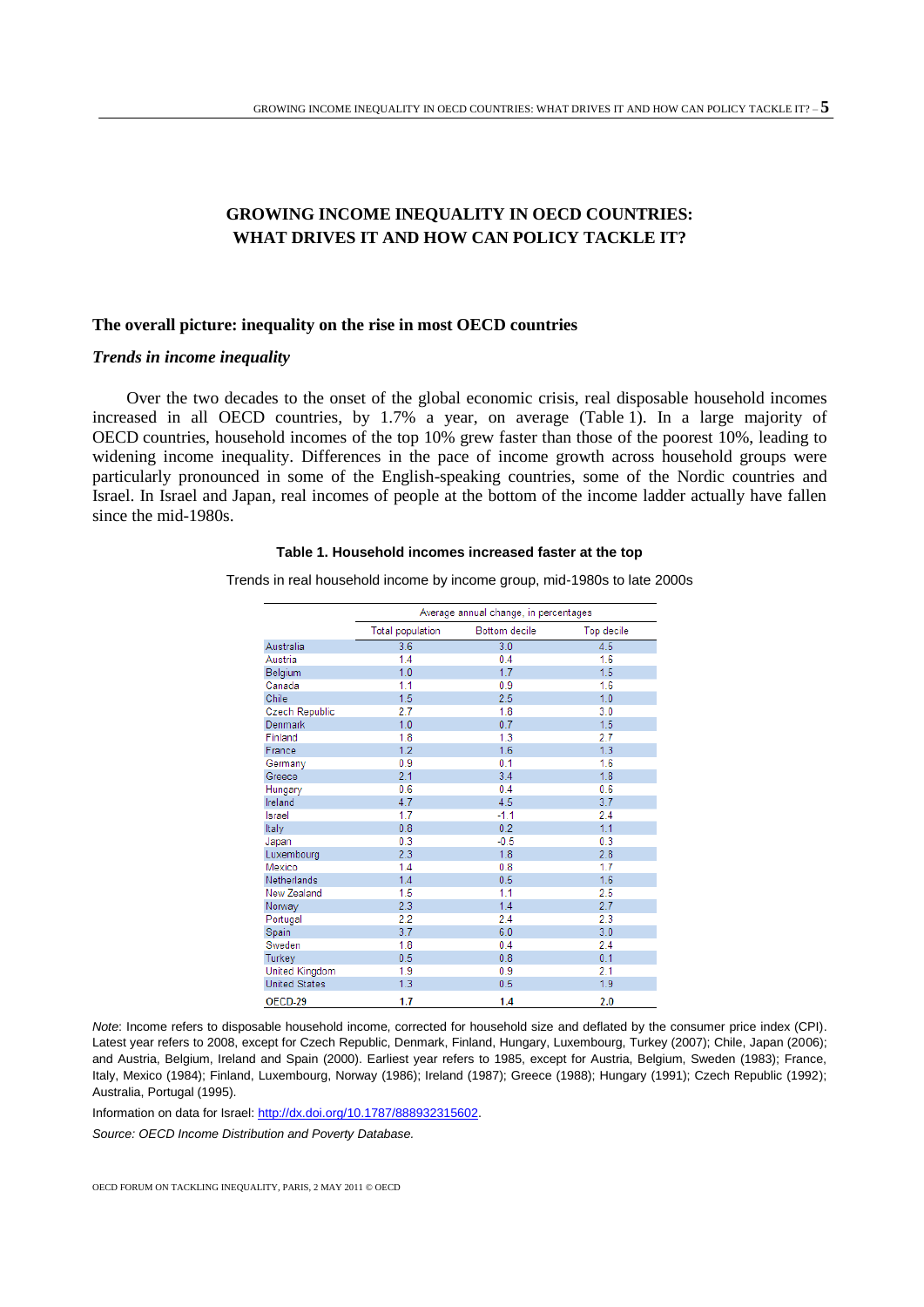At present, across OECD countries, the average income of the richest 10% of the population is about nine times that of the poorest 10%. While this ratio is much lower in the Nordic countries and in many continental European countries, it rises to around 14 to 1 in Israel, Turkey and the United States, to a high of 27 to 1 in Chile and Mexico. The Gini coefficient, a standard measure of income inequality that ranges from zero (when everybody has identical incomes) to 1 (when all income goes to only one person), stood at 0.28 in the mid-1980s on average in OECD countries; by the late 2000s, it had increased by some 10%, to 0.31. On this measure, income inequality increased in 17 out of the 22 OECD countries for which data are available (Figure 1, left-hand panel). In Finland, Germany, Israel, New Zealand, Sweden and the United States, the Gini coefficient increased by more than 4 percentage points: and only five countries recorded drops, albeit small ones (Figure 1, right-hand panel).

#### **Figure 1. Income inequality increased in most OECD countries**



Gini coefficients of income inequality, mid-1980s and late 2000s

*Note:* Data for mid-1980s refer to early 1990s for Czech Republic and Hungary. Information on data for Israel[: http://dx.doi.org/10.1787/888932315602.](http://dx.doi.org/10.1787/888932315602) *Source: OECD Income Distribution and Poverty Database*.

Income inequality followed different patterns across OECD countries and there are signs that levels may be converging at a common and higher average. Inequality first began to rise in the late 1970s and early 1980s in some Anglophone countries, notably in the United Kingdom and the United States, followed by a more widespread increase from the late 1980s on. The most recent trends show a widening gap between poor and rich in some of the already high-inequality countries, such as Israel and the United States. But countries such as Denmark, Germany and Sweden, which have traditionally had low inequality, are no longer spared from the rising inequality trend: in fact, inequality grew more in these three countries than anywhere else during the past decade. However, some countries recorded declining income inequality recently, often from high levels (Chile, Mexico and Turkey).

#### *Where is the increasing income inequality coming from: wages, employment or capital incomes?*

Increases in household income inequality have been largely driven by changes in the distribution of wages and salaries which account for 75% of household incomes of working-age adults. With very few exceptions (France, Japan and Spain), wages of the 10% best-paid workers have risen relative to those of the 10% least-paid workers. This was due both to growing earnings' shares at the top and declining shares at the bottom, but top earners saw their incomes rising particularly sharply (Atkinson, 2009). The highest 10% of earners have been leaving the middle earners behind more rapidly than the lowest earners have been drifting away from the middle.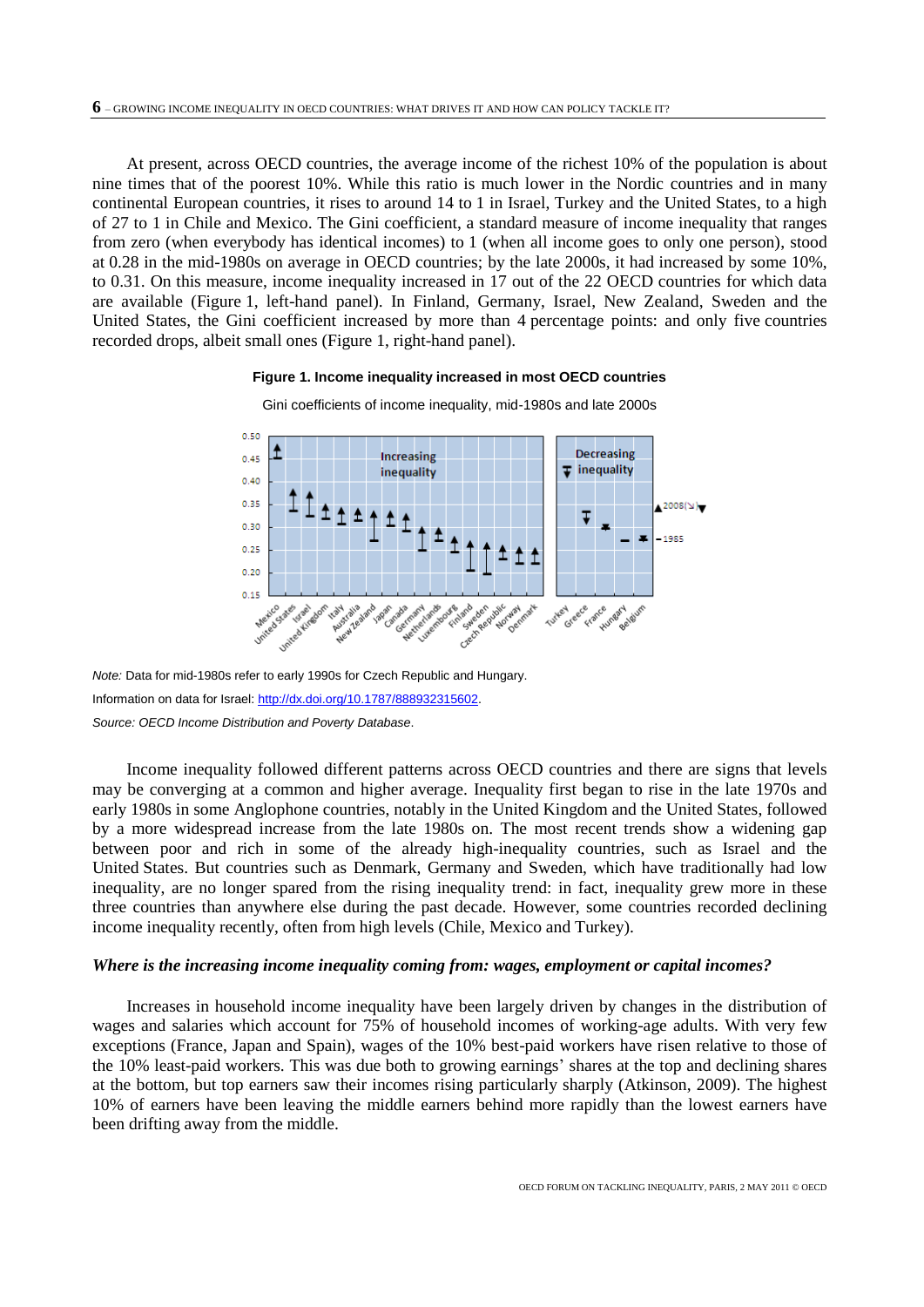Earnings inequality also depends on the type of jobs people hold and their work arrangements. Since the mid-1980s, women's employment has grown much more rapidly than that of men. But many women work part-time and earn less which explains part of widening earnings gaps among the workforce. On average across the OECD, the share of part-time employment in total employment increased from 11% in the mid-1990s to about 16% by the late 2000s, with the strongest increases observed in some European countries (OECD, 2010).

But rich and poor people were not affected by these changes in working-time arrangements in the same way. Average annual hours worked per person in dependent employment fell slightly in most OECD countries over the past ten years. But more working hours were lost among low-wage than among highwage earners, again contributing to increasing earnings inequality (Figure 2).

#### **Figure 2. Hours worked declined more among lower-wage workers**



Trends in annual hours worked by bottom and top quintiles of earners, mid-1980s to mid-2000s

*Note*: Paid workers of working-age. Mid-2000s refer to 2000 for Belgium and France. Mid-1980s refer to early 1990s for Austria, Czech Republic, France, Greece, Hungary and Ireland.

*Source*: OECD (2011), *forthcoming*.

*Self-employment* is another factor that could play a role. It is much more unequally distributed across countries than wages and salaries and the self-employed tend to be disproportionally concentrated in the lower income groups in most OECD countries. But since the share of self-employment income accounts for only a relatively small share of gross labour income, between 3% and 13% depending on the country, self-employment can account for only a minor part of the overall inequality increase.

A much debated driver of income inequality in OECD countries is the distribution of incomes from capital, property, investment and savings and private transfers which has become more unequal over the past two decades. In particular, *capital income* witnessed a greater increase in inequality on average than earnings in two-thirds of OECD countries.

But how important is the share of capital income in household income? Even though its share increased in most countries, it remains modest on average around 7% of total income. Not surprisingly, where this share increased, it was predominantly due to movements in the *upper* part of the distribution.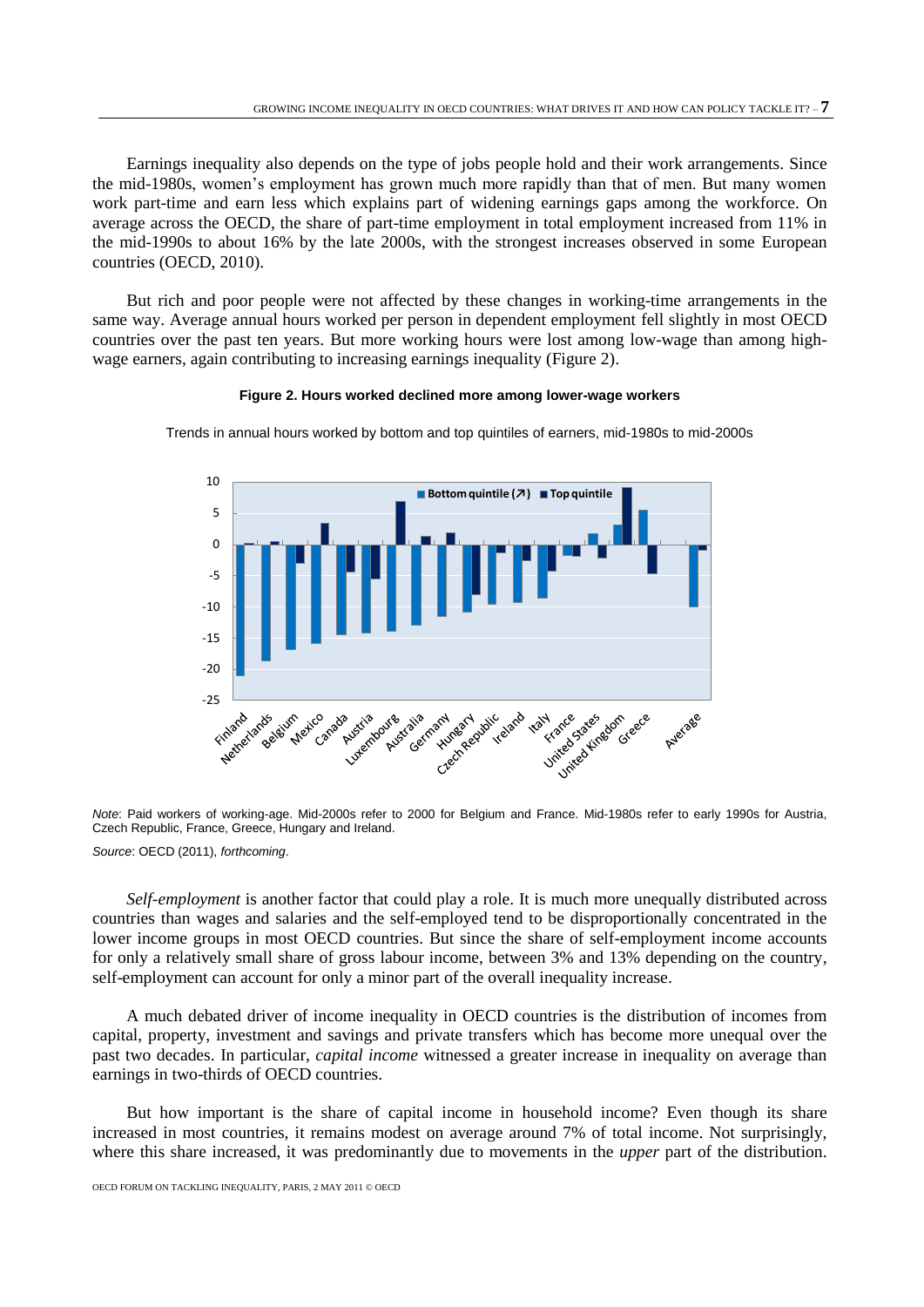Capital income shares have been growing particularly fast in the Nordic countries and in Israel (Figure 3). Compared with labour earnings, the contribution of capital income to household income inequality is comparatively low but has risen in the past 20 years.



Percentage-point changes of the shares of capital income in total household income, mid-1980s to mid-2000s



Information on data for Israel[: http://dx.doi.org/10.1787/888932315602.](http://dx.doi.org/10.1787/888932315602)

*Source*: OECD (2011), *forthcoming*.

## **What drives growing earnings and income disparities?**

The rise of earnings and income inequality occurred in most countries during periods of sustained economic growth, which raises the question why not everybody benefited from growth in the same way. While it is difficult to assess fully the role of many potential driving forces, the following factors have often been identified as having the most important impacts on widening inequality in OECD countries:

- Globalisation, skill-biased technological progress and institutional and regulatory reforms have all had an impact on the distribution of earnings;
- Changes in family formation and household structures have had an impact on household earnings and income inequality;
- Tax and benefit systems have changed in the ways they redistribute household incomes.

A forthcoming OECD study assesses the relative roles of these different factors. The study first examines how trends in globalisation, technological change and regulatory and institutional reforms have affected *inequalities in wages and earnings*. Then, it analyses the extent to which trends in labour earnings inequality have translated into changes in *income inequality*. Finally, the study examines possible reasons for changes in the *redistributive effectiveness of tax/transfer systems* over time.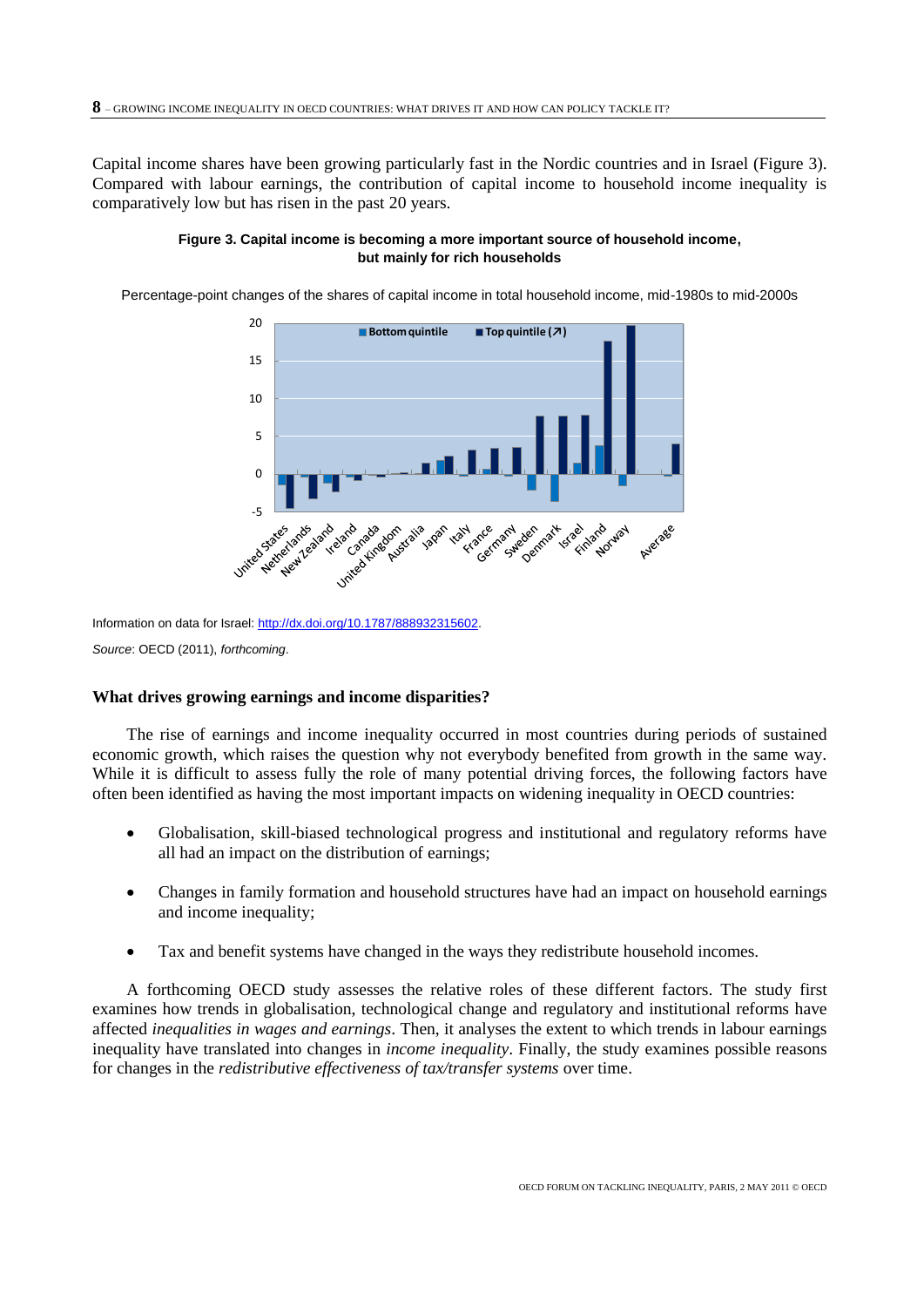# *How important are globalisation, technological change and regulatory reform for inequality?*

Over the past decades, OECD countries have undergone significant structural changes resulting from their closer integration into a global economy and rapid technological progress. These changes have brought higher rewards for high-skilled workers and thus affected the way earnings from work are distributed. The skills gap in earnings reflects several factors. First, a rapid rise in trade and financial markets integration has generated a relative shift in labour demand in favour of high-skilled workers at the expense of low-skilled labour. Second, technical progress has shifted production technologies in both industries and services in favour of skilled labour. All three structural changes have been well underway since the early 1980s and accelerating since the late 1990s (Figure 4).

## **Figure 4. Economic integration and the role of technology were growing rapidly, especially since the mid-1990s**





*Note*: Trade integration is defined as the sum of imports and exports as a percentage of GDP. Financial openness is defined as the sum of cross-border liabilities and assets as a percentage of GDP. R&D expenditures refer to business-sector expenditures on research and development as a percentage of GDP.

*Source*: OECD (2011), *forthcoming*.

Traditional trade theory associates increased trade integration with higher relative wages of skilled workers in richer countries, thus contributing to increased wage inequality in those countries, while possibly decreasing wage inequality in low-income countries. A number of international cross-country studies have found supporting evidence for the first prediction, namely an association between trade integration and increased earnings and income inequalities in advanced countries, but a number of these studies have also suggested increasing inequalities in developing and emerging economies (*e.g.* Milanovic and Squire, 2005). Other studies suggest that rising imports from developing countries are associated with declining income inequality in advanced countries (Jaumotte *et al.,* 2008).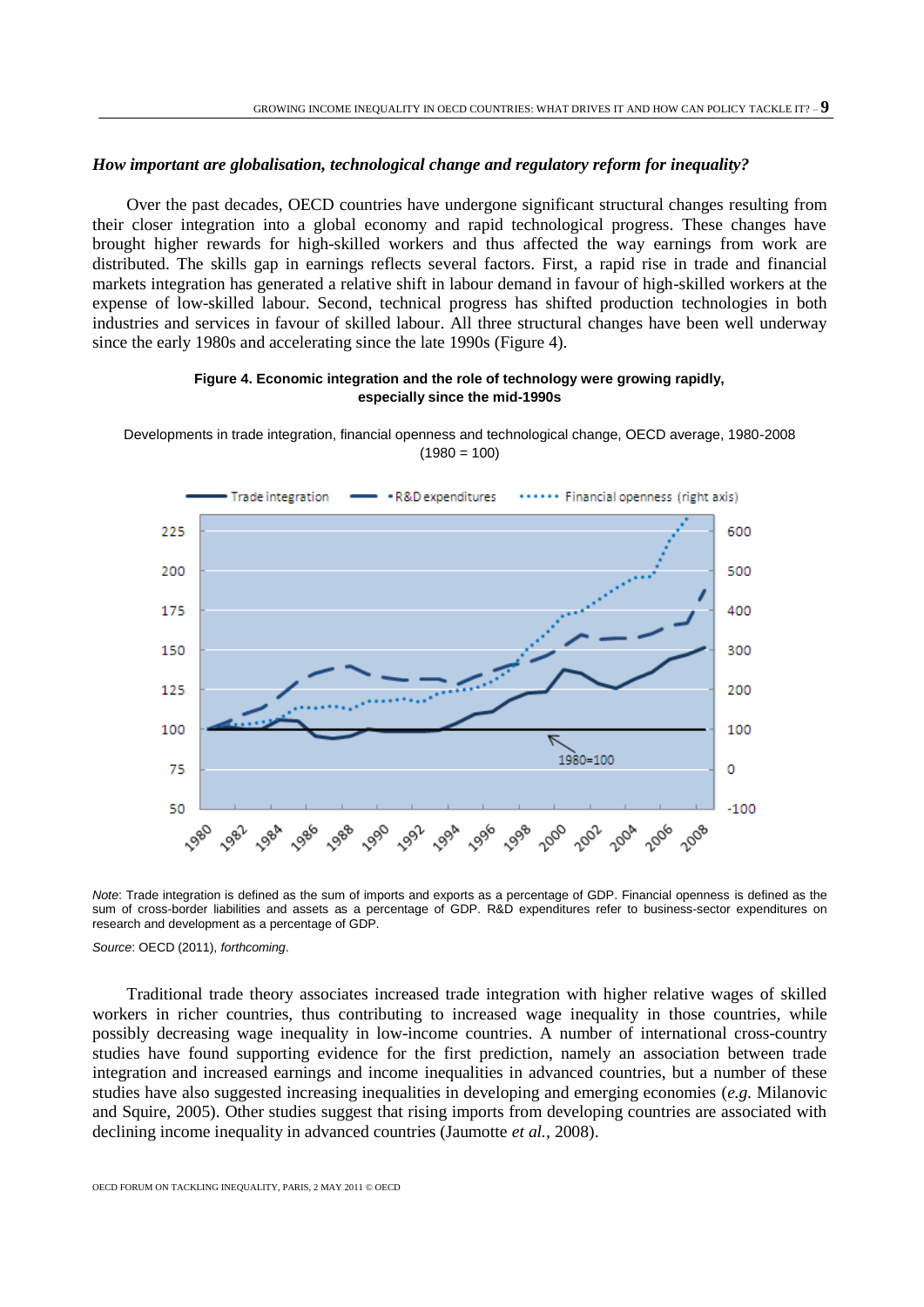But globalisation is not only about trade in goods and services. It also concerns foreign investment. Outward stocks of *foreign direct investment* increased in all OECD countries, on average from less than 5% of GDP in 1980 to nearly 50% at the end of the 2000s. OECD countries have seen substantial growth in the number of multinational corporations as well as their overseas operations, reflecting more offshore outsourcing of their activities. A common assumption is that off-shoring disproportionately hurts lower skilled occupations.

Globalisation also went hand-in-hand with the rapid adoption of new technologies which may penalise those workers who do not have the necessary skills. *Technological progress* is therefore often seen as inherently "skill-biased". Some studies put this process at the forefront of their explanation for increasing inequality. For instance, OECD (2007) reports evidence that, on balance, "technical change is a more powerful driver of increased wage dispersion than increased trade". But disentangling the separate effects of these forces is not easy. Technological progress may, for instance, be the effect of more trade and, at the same time, better communication facilities and technology may lead to greater trade integration.

Finally, during the past two decades most OECD countries carried out *regulatory reforms* to strengthen competition in the markets for goods and services and associated reforms that aimed at making labour markets more adaptable. For instance, anti-competitive product-market regulations were reduced significantly in all countries. Employment protection legislation for workers with temporary contracts also became more lenient in many countries. Minimum wages, relative to average wages, have also declined in a number of countries since the 1980s. Wage-setting mechanisms have also changed; the share of union members among workers has fallen across most countries, although the coverage of collective bargaining has generally remained rather stable over time. In a number of countries, unemployment benefit replacement rates fell, and in an attempt to promote employment among low-skilled workers, taxes on labour for low-income workers were also reduced.

These changes in policies and institutions affected the ways in which globalisation and technological changes translated into distributional changes. On the one hand, empirical evidence points to a significant positive impact of these reforms on *employment levels* (*e.g.* OECD, 2006). In particular, greater product market competition tends to increase aggregate employment by reducing market rents and expanding activity which in turn leads to stronger labour demand (Blanchard and Giavazzi, 2003; Spector, 2004; Messina, 2003; Fiori *et al*., 2009; Bassanini and Duval, 2006). There is also some evidence that lower unemployment replacement rates and lower tax wedges are associated with higher employment.

On the other hand, many of these reforms, have also contributed to widening *wage disparities*, as more low-paid people were brought into employment and the high-skilled reaped more benefits from a more dynamic economy. In particular, a number of studies associate more relaxed employment-protection legislation as well as a decline in union density and bargaining coverage with higher wage dispersion among those who work (*e.g.* Koeninger *et al*., 2007; Visser and Cecchi, 2009; Wallerstein, 1999).

However, the combined influence of these factors on overall earnings inequality and household income inequality is less straightforward. Promoting employment opportunities for under-represented groups could increase market income for certain households and increase overall resources available for redistribution.

# *Does it matter for inequality whether rich men marry rich women?*

Household structures have changed profoundly over the past decades in OECD countries. There are *more single-headed households* with and without children today than ever before; their share among working-age households has increased in all OECD countries, on average from 15% in the late 1980s to 20% in the mid-2000s. Smaller households are less able to benefit from the savings associated with pooling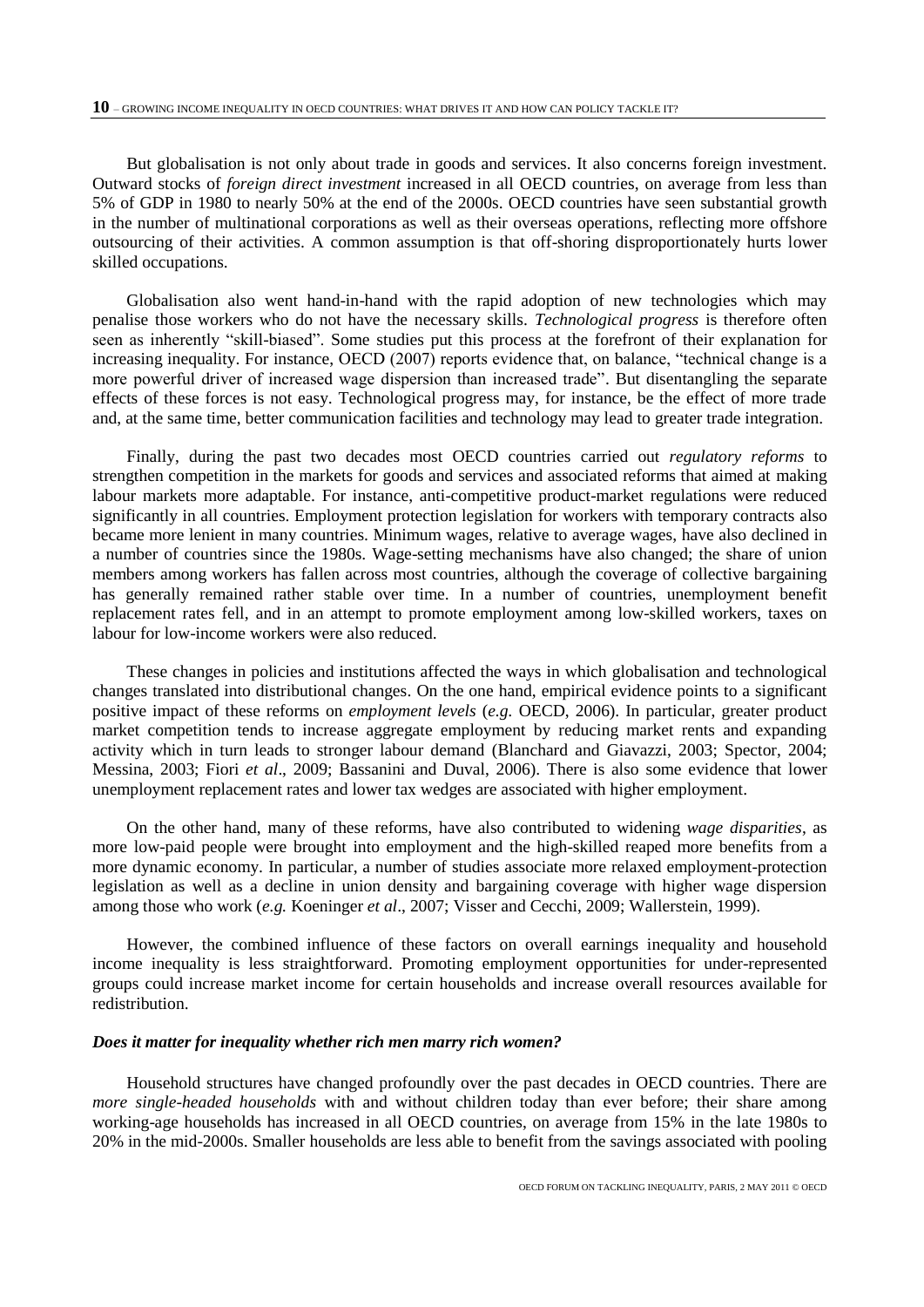resources and sharing expenditures. A trend toward smaller households therefore is likely to increase earnings and income inequality.

Among couple households, the wives of top earners were those whose employment rates increased the most. There was also a tendency in all countries towards a phenomenon often described as "*assortative*  mating", that is to say people with higher earnings having their spouses in the same earnings bracket – *e.g.* doctors marrying doctors rather than nurses. Today, 40% of couples in which both partners work belong to the same or neighbouring earnings deciles, compared with 33% some 20 years ago.

These trends have contributed to higher household earnings inequality. Some observers even consider these changes in family formation to be a main reason for rising inequality. Daly and Valletta (2006), for instance, suggest that the increase in single-headed families is responsible for a large proportion of the growth in inequality in the United States and several studies suggest that the increasing correlation of spouses' earnings across couple households contributes significantly to widening inequality (Cancian and Reed, 1999; Hyslop, 2001; Schwartz, 2010). For an overall assessment, it is important to consider the effect of these demographic changes along with the impact of "pure" labour-market-related changes.

# *Have income taxes and benefit systems become less successful in redistributing income?*

Public cash *transfers*, as well as income *taxes* and *social security contributions*, play a major role in all OECD countries in reducing market-income inequality. Together, they are estimated to reduce inequality among the working-age population by about a quarter on average across OECD countries (Figure 5). This redistributive effect is larger in the Nordic countries, Belgium and Germany, while it is well below average in Chile, Iceland, Korea, Switzerland and the United States.



#### **Figure 5. Market incomes are distributed much more unequally than net incomes**

Inequality of market income and disposable (net) income in the OECD area, working-age persons, late 2000s

*Note*: OECD average excludes Greece, Hungary, Mexico and Spain (no data on market incomes are available for these countries). Countries are ranked in increasing order of disposable income inequality. Data refer to the working-age population.

Information on data for Israel[: http://dx.doi.org/10.1787/888932315602.](http://dx.doi.org/10.1787/888932315602)

*Source*: OECD (2011), *forthcoming*.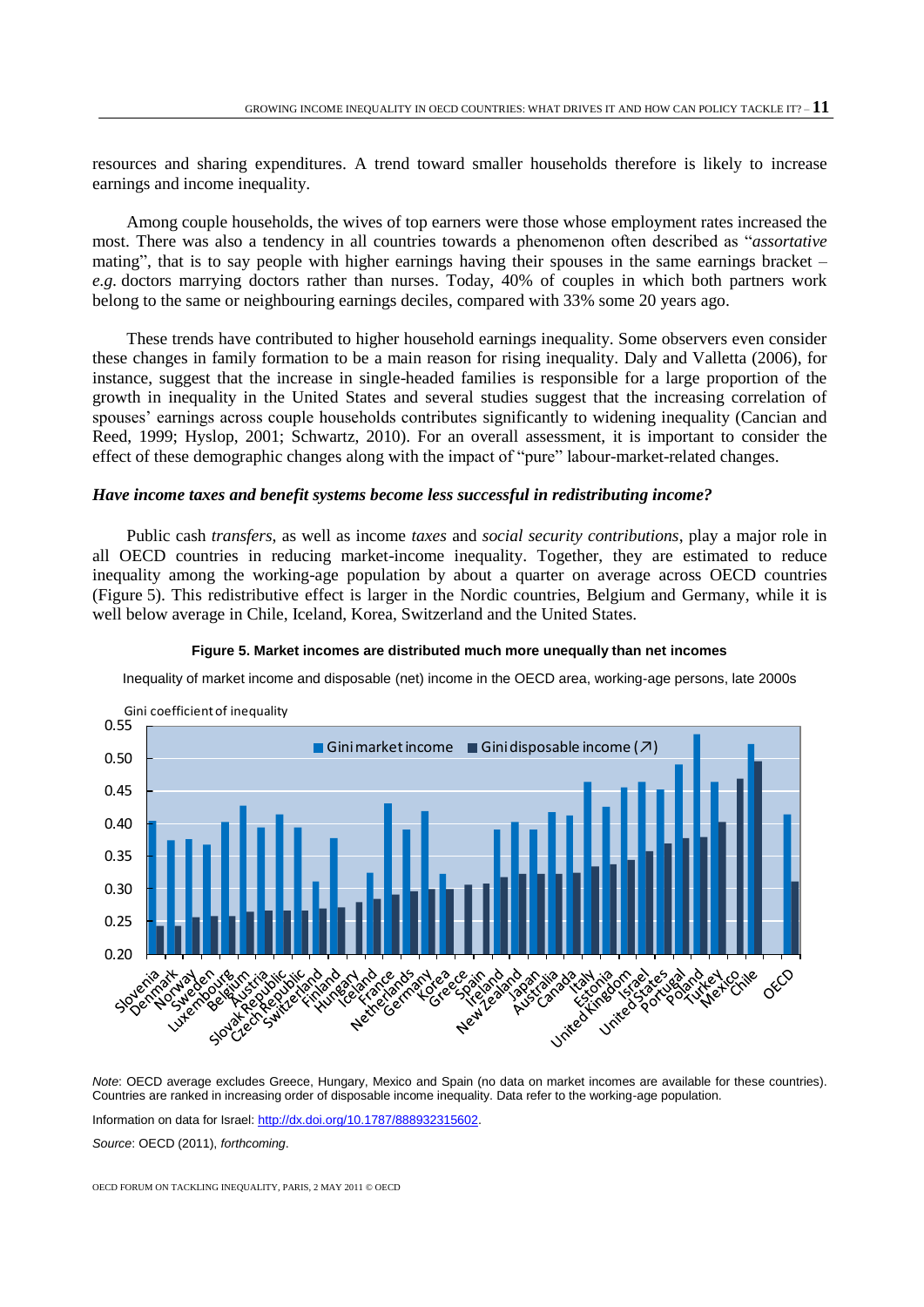In most countries, the *extent* of redistribution has increased over the period as a whole. As a result, tax-benefit policies have offset some of the large increases in market-income inequality but they appear to have become less effective at doing so over the past 10-15 years. Up until the mid-1990s, tax-benefit systems in many OECD countries offset more than half of the rise in market-income inequality. However, since then, while market-income inequality continued to rise, the stabilising effect of taxes and benefits on household income inequality has mostly declined. In some countries, taxes and benefits became *less* redistributive during the past decade.

These redistribution trends were mostly driven by changes in benefit receipt patterns and benefit generosity. In particular, both changes in numbers of unemployed and reforms to benefit eligibility criteria appear to have been major factors, whereas benefit targeting seems to have played less of a role. Despite the large gains of high-income earners in some countries, income taxes played a relatively minor role in moderating trends towards higher inequality.

Redistribution is not only about cash (for instance, governments spend about 13% of GDP on *public social* services, which is as much as all cash benefits taken together). While this is not their prime objective, these social services *are* redistributive. On average across OECD countries, they reduce income inequality by a fifth.

#### **Which lessons for policies?**

Reforming tax and benefit policies is the most direct and powerful instrument to increase redistributive effects. Large and persistent losses of low-income groups following recessions underline the importance of well-targeted income-support policies. *Government transfers* – both in cash and in-kind – have an important role to play to guarantee that low-income households do not fall further back in the income distribution.

At the other end of the income spectrum, the relative stability of higher incomes – and their longerterm trends – is important to bear in mind in planning reforms of redistribution policies more broadly. It may be necessary to review whether existing *tax provisions* are still optimal in light of equity considerations and current revenue requirements. This is especially the case where the share of overall tax burdens borne by high-income groups has declined over recent years (*e.g*., because of non-compliance, cuts in marginal income taxes or because tax expenditures mainly benefit high-income groups).

However, redistribution strategies based on government transfers and taxes alone would be neither effective nor financially sustainable. A key challenge for policy is to facilitate and encourage *access to*  employment for under-represented groups. This requires not only new jobs, but jobs that enable people to avoid and escape poverty. Recent trends towards higher rates of in-work poverty indicate that job quality has become a concern for a growing number of workers. Policy reforms that tackle inequalities in the labour market, such as those between standard and non-standard forms of employment, are needed to reduce income inequality.

Policies that invest in human capital of the workforce are needed. This requires better training and education for the low-skilled. The latter would serve to boost their productivity potential and future earnings. Over the past two decades, the trend to increased education attainment has been one of the most important elements in counteracting the underlying increase in wage inequality in the longer run. Policies that promote the up-skilling of the workforce are therefore key factors to reverse the trend to further growing inequality.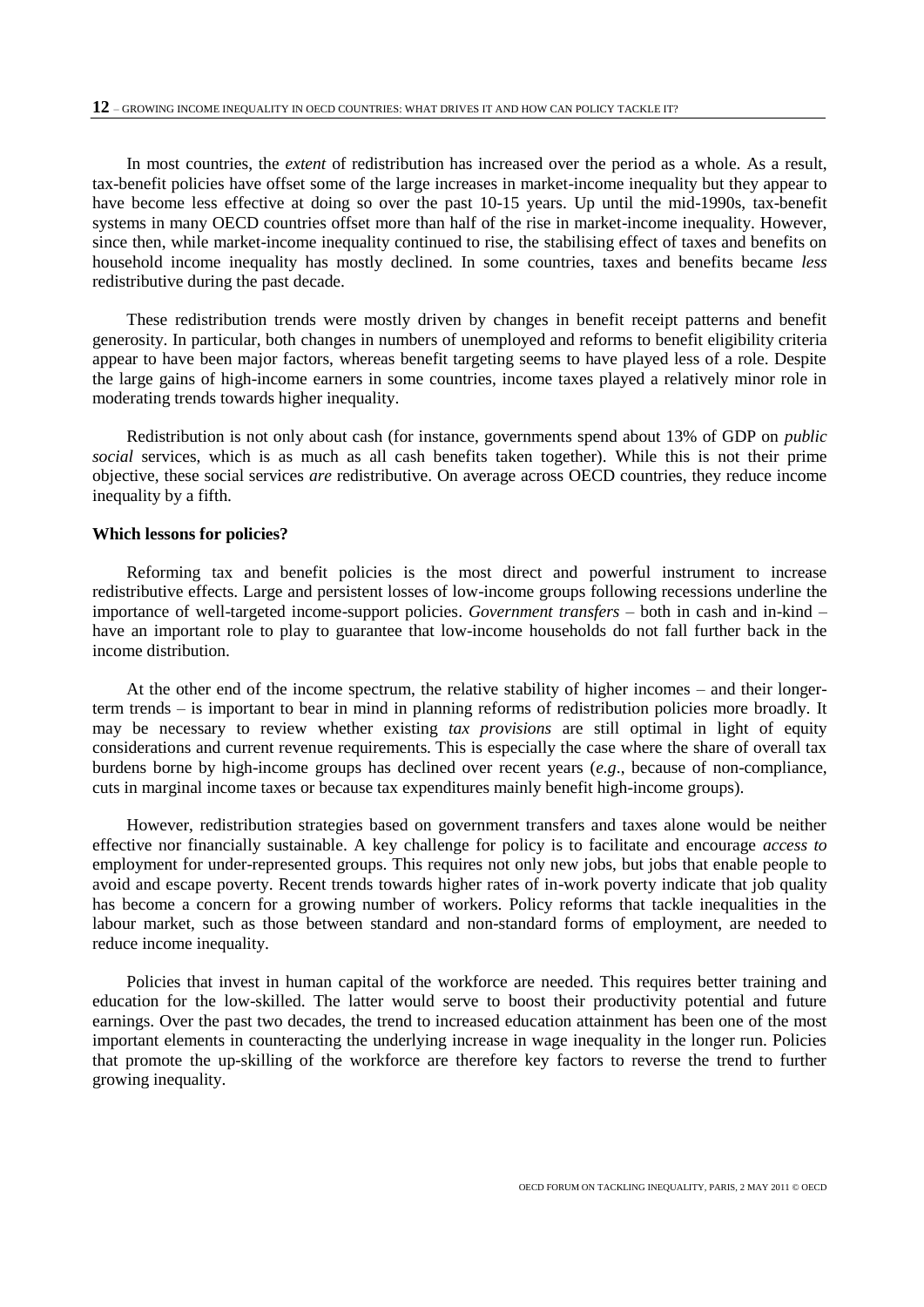# **REFERENCES**

- Atkinson, A.B. (2009), *The Changing Distribution of Earnings in OECD Countries,* Oxford University Press.
- Bassanini, A. and R. Duval (2006), ["Employment Patterns in OECD Countries: Reassessing the](http://ideas.repec.org/p/oec/ecoaaa/486-en.html)  [Role of Policies and Institutions"](http://ideas.repec.org/p/oec/ecoaaa/486-en.html), [OECD Economics Department Working Papers](http://ideas.repec.org/s/oec/ecoaaa.html) No. 486, OECD Publishing, Paris.
- Blanchard, O. and F. Giavazzi (2003), ["Macroeconomic Effects of Regulation and Deregulation in](http://ideas.repec.org/a/tpr/qjecon/v118y2003i3p879-907.html)  [Goods and Labor Markets"](http://ideas.repec.org/a/tpr/qjecon/v118y2003i3p879-907.html), *[Quarterly Journal of Economics](http://ideas.repec.org/s/tpr/qjecon.html)*, Vol. 118, No. 3, MIT Press, pp. 879-907, August.
- Cancian, M. and D. Reed (1999), "The Impact of Wives' Earnings on Income Inequality: Issues and Estimates", *Demography*, Vol. 36, pp. 173-184.
- Daly, M. and R. Valletta (2006), "Inequality and Poverty in the United States: The Effects of Rising Dispersion of Men's Earnings and Changing Family Behavior", *Economica,* Vol. 73, No. 289, pp. 75-98
- Fiori, G., G. Nicoletti, S. Scarpetta and F. Schiantarelli (2007), ["Employment Outcomes and the](http://ideas.repec.org/p/iza/izadps/dp2770.html)  [Interaction between Product and Labor Market Deregulation: Are They Substitutes or](http://ideas.repec.org/p/iza/izadps/dp2770.html)  [Complements?"](http://ideas.repec.org/p/iza/izadps/dp2770.html), [IZA Discussion Papers](http://ideas.repec.org/s/iza/izadps.html) No. 2770, Bonn.
- Hyslop, D. (2001). "Rising U.S. Earnings Inequality and Family Labor Supply: The Covariance Structure of Intrafamily Earnings", *American Economic Review*, Vol. 91, pp. 755-777.
- ILO (2008), "Income Inequalities in the Age of Financial Globalization", *World of Work Report 2008*, ILO, Geneva.
- Jaumotte, F., S. Lall and Ch. Papageorgiou (2008), "Rising Income Inequality: Technology, or Trade and Financial Globalization?", IMF Working Paper No. WP/08/185, Washington.
- Koeninger, W., M. Leonardi and L. Nunziata (2007), "Labour Market Institutions and Wage Inequality", *Industrial and Labour Relations Review,* Vol. 60/3, pp. 340-356.
- Messina, J. (2003), ["The Role of Product Market Regulations in the Process of Structural Change"](http://ideas.repec.org/p/ecb/ecbwps/20030217.html), [Working Paper Series](http://ideas.repec.org/s/ecb/ecbwps.html) No. 217, European Central Bank.
- Milanovic, B. and L. Squire (2005), "Does Tariff Liberalization Increase Wage Inequality? Some Empirical Evidence", World Bank Policy Research Working Paper No. 3571. World Bank, Washington.
- OECD (2006), *Employment Outlook 2006: Boosting Jobs and Incomes*, OECD Publishing, Paris.

OECD (2007), *Offshoring and Employment: Trends and Impacts*, OECD Publishing, Paris.